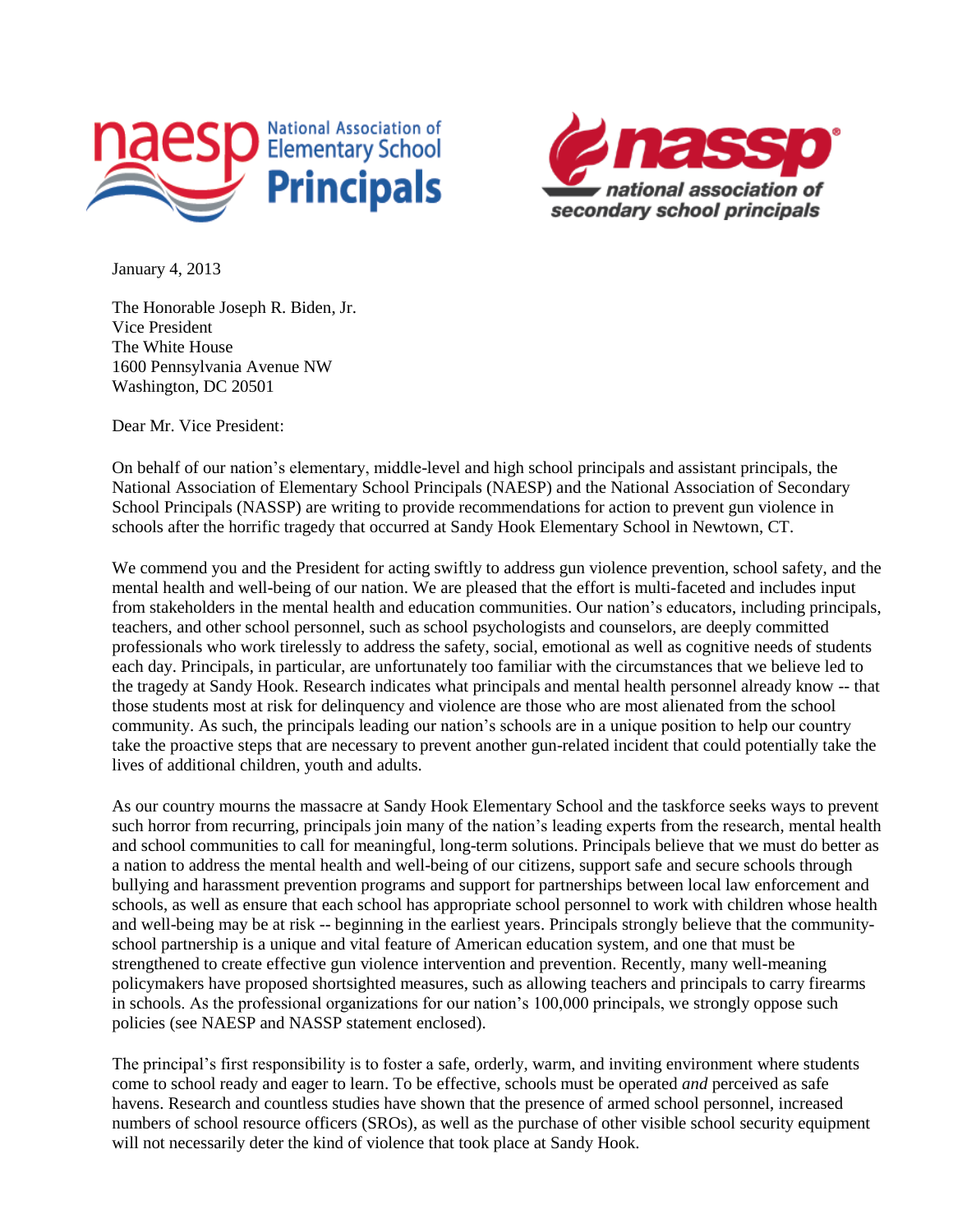The Honorable Joseph R. Biden, Jr. January 4, 2013 Page 2

In light of the latest research on effective practice that educators know will lead to safe and healthy schools and communities, we ask that policymakers take preemptive measures to strengthen the ability of schools to provide coordinated services in mental health and school safety at all levels of government. Principals believe that there should be strong collaborative relationships between the school, the community, and local service providers. Principals – on behalf of their schools and communities – need unfettered access to programs, supports and services when it comes to responding to threats on the health and safety of students directly, as well as prevention and intervention before a student's behavior escalates to violence and threatens the safety of others. Principals believe the federal government must do more to encourage local education and community health system cooperation, and remove barriers to effective service delivery. There is a strong national interest for the federal government to set the standards so that all professionals in schools, mental health and law enforcement can work together to provide services for students and families, especially young children, when the need is identified.

Most educators, particularly principals and teachers, are able to recognize the signs and symptoms of troubled students that are known to lead to violent behavior, and pinpoint interventions working with their colleagues in mental health. More and more, principals are identifying students who may need intervention in the earliest grades, often with an overwhelming number of cases as early as kindergarten. Unfortunately, principals and other school personnel find themselves hampered by inefficient systems that prevent them from helping students and families access appropriate mental health and well-being services. As the taskforce considers policy and related proposals regarding gun violence prevention, NAESP and NASSP offer the following recommendations:

- Create a federal inter-agency coordinating council led by select agencies including the U.S. Departments of Education, Health and Human Services, Justice and Homeland Security.
- Dedicate a nationwide public education and awareness campaign about the mental health needs of youth and adults, which are often shortchanged or neglected. The campaign would be led by the interagency coordinating council and include a summit to bring together stakeholders from the mental health, education, and justice and law enforcement communities to discuss issues, and identify longterm solutions to prevent gun violence, particularly among youth in our nation's schools.
- Remove barriers between education and local health service agencies, and encourage local communities to focus on schools as the "hub" for service delivery. Local communities must be encouraged to break down the silos between community health and education systems in the interest of school safety. NAESP and NASSP believe that all partners and stakeholders in the success of our education and community health systems must work together toward the common goal of keeping our schools and communities safe. Communities, states, and the nation generally have made only marginal strides in creating and supporting an infrastructure that provides all children and families with services that are connected to the school communities. In many cases, principals are simply unable to get students and families access to services that are needed even when the appropriate programs exist in the community.
- Create clear policies to support principals to build partnerships with community mental health service providers and local law enforcement. Principals need to be able to maintain relationships that are essential to keeping students safe, and have the means to hire appropriate mental health personnel in the school, such as guidance counselors and psychologists. As a nation, we do not do enough to give schools the resources to maintain evidence-based programs designed to address school violence, student conflict, and common mental health issues.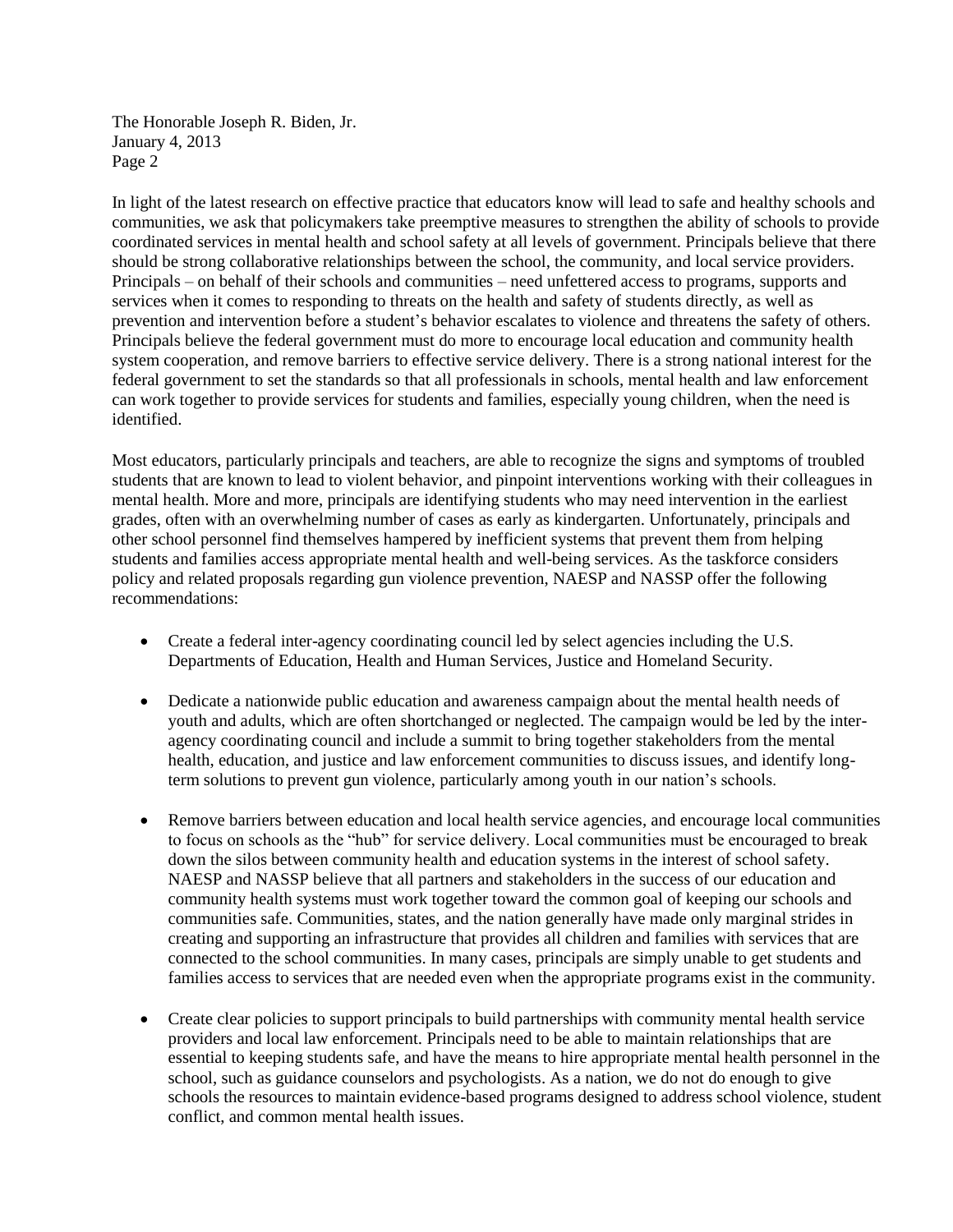The Honorable Joseph R. Biden, Jr. January 4, 2013 Page 3

- Bolster federal programs to prevent bullying and harassment in our nation's schools, which will have a dramatic impact in improving school safety and, correspondingly, student achievement for all students. Specifically, the federal government must support education, health care, civil rights, law enforcement, youth development, and other organizations to ensure that:
	- $\triangleright$  Schools and districts have comprehensive and effective student conduct policies that include clear prohibitions regarding bullying and harassment;
	- $\triangleright$  Schools and districts focus on effective prevention strategies and professional development designed to help school personnel meaningfully address issues associated with bullying and harassment; and
	- States and districts maintain and report data regarding incidents of bullying and harassment to inform the development of effective federal, state, and local policies that address these issues.
- Give states and local communities the ability to combine federal and state funding streams that flow from separate agencies where mental health and school safety can be addressed, and encourage community-based mental health organizations to work in cooperation with local law enforcement, schools, and other key community stakeholders to create a system of community-based mental health response and threat assessment. These efforts should promote wellness in schools, including how to address mental health needs of students and all community members, and allow for quick coordination in order to respond to potential threats to community safety.

Principals understand that they bear responsibility in all of these goals, particularly in their work to help all students succeed. In fact, many states, districts, schools and communities are successfully working in the areas described, but more work is needed to expand and build on the success. As the taskforce considers policy proposals, we believe it is necessary to bring together stakeholders from the education, mental health and wellness, and law enforcement communities together, not separately, for additional discussion on solutions to gun violence prevention.

As the national representatives of principals from grade levels spanning P-12, we are supportive of the taskforce's efforts to take a close look at the issues related to gun violence and protect the health, safety and well-being of all citizens, especially in our nation's schools. We look forward to working with you through focused discussions, forums, and events, as well as enacting sound policies.

Thank you for your consideration of the comments herein on behalf of our nation's elementary, middle, and high school principals and the millions of children they serve.

Sincerely,

fann DDutolitti

JoAnn Bartoletti Gail Connelly

Dail Connelly

Executive Director, NASSP Executive Director, NAESP

cc: The Honorable Arne Duncan, Secretary, U.S. Department of Education

Enclosure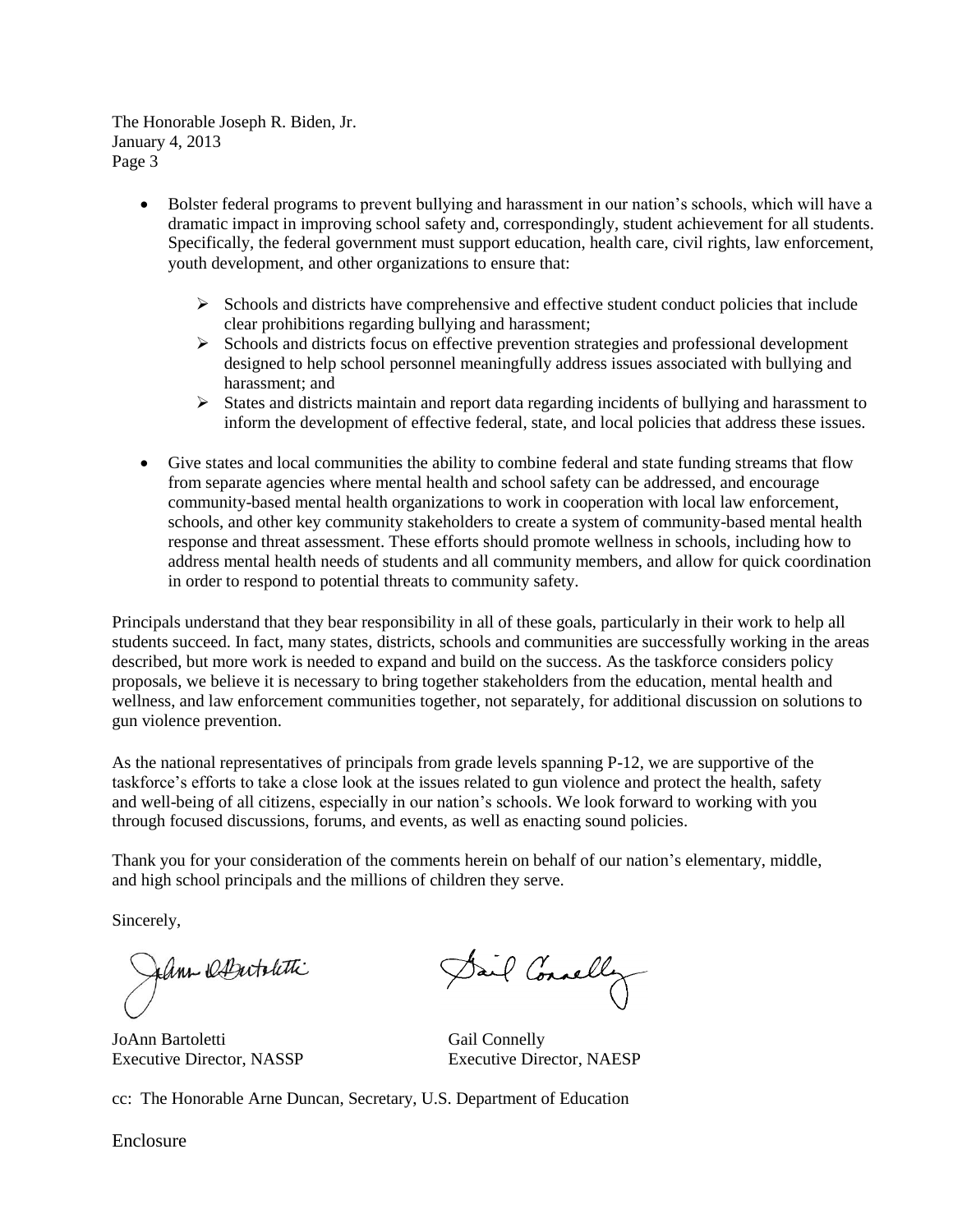## MEDIA RELEASE





## **National Principals Groups Oppose Proposals to Arm School Officials**

*Firearms in principals' and teachers' hands might do more harm than good*

**December 19, 2012; Reston, VA–** In the aftermath of the tragedy at Sandy Hook Elementary School, we all feel a desperate need to honor the memories of the victims and take steps to prevent such horror from happening again. In that spirit, many well-meaning policymakers are proposing to allow teachers and principals to carry firearms in school. As the professional organization for our nation's principals, we strongly oppose such policies.

A principal's first responsibility is to foster a safe, orderly, warm, and inviting environment. To be effective, schools must be perceived as safe havens where students want to be. The presence of armed school officials on campus conveys the opposite message to students and to the local community. Is the school really safe, a parent might wonder, if the principal feels that he or she needs to carry a firearm? Any impression that obstructs a trusting relationship in school compromises school safety instead of enhancing it.

That compromise would perhaps be necessary if arming teachers and principals actually made schools more secure. We believe, however, that such policies will not produce the intended effect—and they might do more harm than good. NASSP School Safety Specialist Bill Bond, who experienced a school shooting as a principal in 1997 and who has assisted in the aftermath of just about every school shooting since, reminds us that most of these incidents happen very quickly and last anywhere from a few seconds to a few minutes. Bond's close examination of each shooting incident reveals a complex series of decisions that a school official would have to make to eliminate the threat while still safeguarding the school. It is not reasonable to expect that a school official could intervene in a deadly force incident, even with a modicum of training, quickly and safely enough to save lives.

Yet even the slightest hope of saving lives bumps up against another well-researched reality: gun-related violent behavior is closely connected to local access to guns. If we increase the number of guns in schools—no matter how carefully we safeguard them—we can expect an increase in gun violence.

Sadly, there is no simple solution to this complex problem, regardless of whether the perpetrator is a student or an outsider. But we know that there is something schools and communities can do. It has been identified time and again by the Secret Service, the FBI, and numerous researchers as the most effective way to prevent acts of violence in schools: build trusting relationships with students and others in the community so that communication flows freely among public agencies